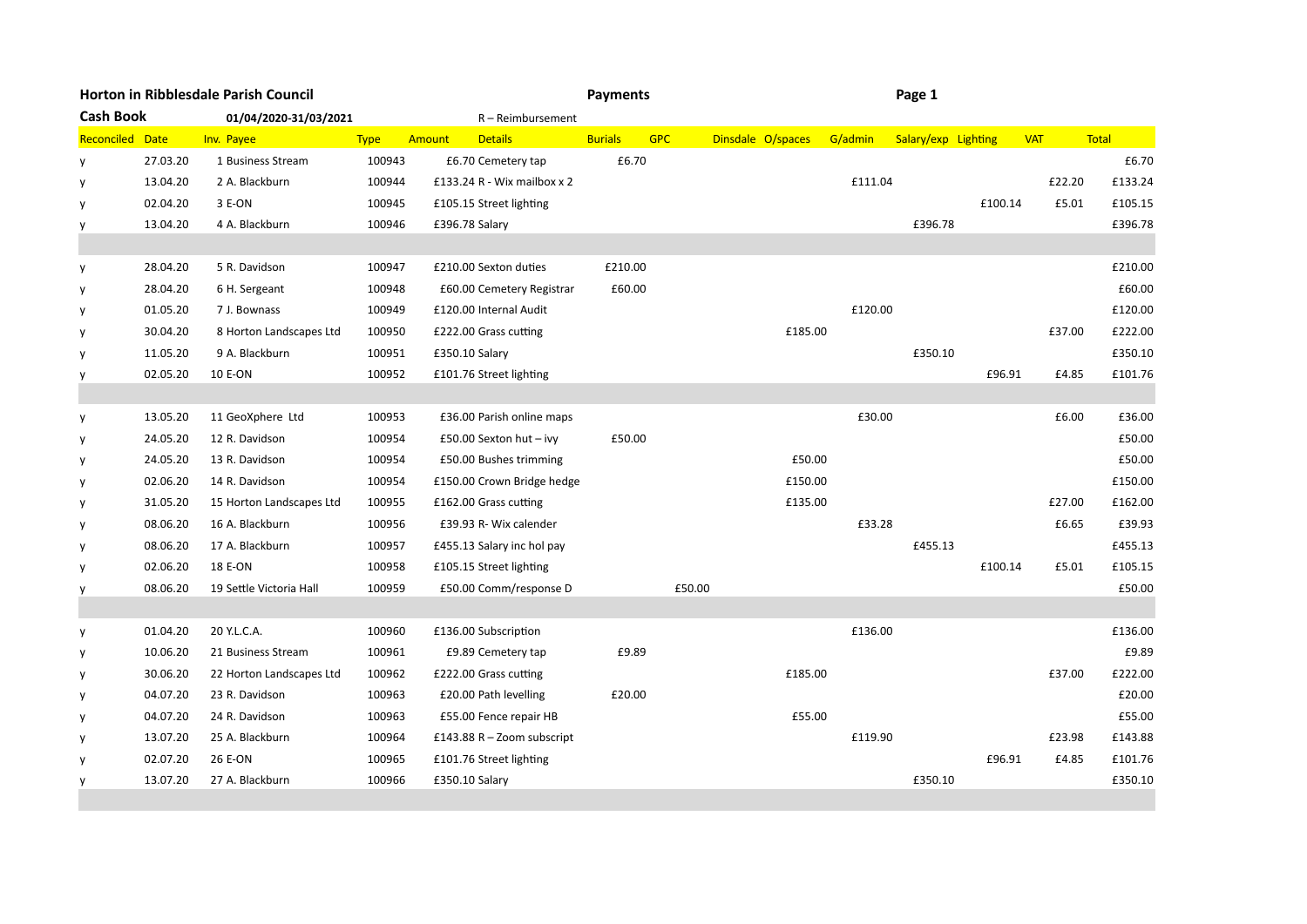| Horton in Ribblesdale Parish Council |          |                          |             |        |                            | <b>Payments</b> |            | Page 2            |         |         |                     |         |            |        |         |
|--------------------------------------|----------|--------------------------|-------------|--------|----------------------------|-----------------|------------|-------------------|---------|---------|---------------------|---------|------------|--------|---------|
| <b>Cash Book</b>                     |          | 01/04/2020-31/03/2021    |             |        |                            |                 |            |                   |         |         |                     |         |            |        |         |
| Reconciled Date                      |          | Inv. Payee               | <b>Type</b> | Amount | <b>Details</b>             | <b>Burials</b>  | <b>GPC</b> | Dinsdale O/spaces |         | G/admin | Salary/exp Lighting |         | <b>VAT</b> |        | Total   |
| y                                    | 01.08.20 | 28 E-ON                  | 100967      |        | £105.15 Street lighting    |                 |            |                   |         |         |                     | 100.14  |            | £5.01  | £105.15 |
| y                                    | 10.08.20 | 29 H. Sergeant           | 100968      |        | £40.00 Cemetery Registrar  | £40.00          |            |                   |         |         |                     |         |            |        | £40.00  |
| y                                    | 10.08.20 | 30 Horton PCC            | 100969      |        | £350.00 Burial maintenance | £350.00         |            |                   |         |         |                     |         |            |        | £350.00 |
| y                                    | 10.08.20 | 31 A. Blackburn          | 100970      |        | £20.59 R-Stamps & file     |                 |            |                   |         | £20.59  |                     |         |            |        | £20.59  |
| y                                    | 10.08.20 | 32 A. Blackburn          | 100971      |        | £373.44 Salary             |                 |            |                   |         |         | £373.44             |         |            |        | £373.44 |
|                                      |          |                          |             |        |                            |                 |            |                   |         |         |                     |         |            |        |         |
| y                                    | 31.07.20 | 33 Horton Landscapes Ltd | 100972      |        | £162.00 Grass cutting      |                 |            |                   | £135.00 |         |                     |         |            | £27.00 | £162.00 |
| y                                    | 14.08.20 | 34 Y.L.C.A.              | 100973      |        | £15.00 Training Web F.D.   |                 |            |                   |         | £15.00  |                     |         |            |        | £15.00  |
| y                                    | 18.08.20 | 35 H. Sergeant           | 100974      |        | £60.00 Cemetery Registrar  | £60.00          |            |                   |         |         |                     |         |            |        | £60.00  |
| y                                    | 25.08.20 | 36 R. Davidson           | 100975      |        | £220.00 Sexton duties      | £220.00         |            |                   |         |         |                     |         |            |        | £220.00 |
| y                                    | 27.08.20 | 37 R. Davidson           | 100975      |        | £35.00 Fallen tree removal |                 |            |                   | £35.00  |         |                     |         |            |        | £35.00  |
| y                                    | 31.08.20 | 38 Horton Landscapes Ltd | 100976      |        | £222.00 Grass cutting      |                 |            |                   | £185.00 |         |                     |         |            | £37.00 | £222.00 |
| y                                    | 12.09.20 | 39 H. Sergeant           | 100977      |        | £80.00 Cemetery Registrar  | £80.00          |            |                   |         |         |                     |         |            |        | £80.00  |
| y                                    | 14.09.20 | 40 A. Blackburn          | 100978      |        | £405.93 Salary             |                 |            |                   |         |         | £405.93             |         |            |        | £405.93 |
| y                                    | 02.09.20 | 41 E-On                  | 100979      |        | £105.15 Street lighting    |                 |            |                   |         |         |                     | £100.14 |            | £5.01  | £105.15 |
|                                      |          |                          |             |        |                            |                 |            |                   |         |         |                     |         |            |        |         |
| y                                    | 02.10.20 | 42 E-On                  | 100980      |        | £101.76 Street lighting    |                 |            |                   |         |         |                     | £96.91  |            | £4.85  | £101.76 |
| y                                    | 11.09.20 | 43 Business Stream       | 100981      |        | £22.80 Cemetery tap        | £22.80          |            |                   |         |         |                     |         |            |        | £22.80  |
| y                                    | 30.09.20 | 44 Horton Landscapes Ltd | 100982      |        | £162.00 Grass cutting      |                 |            |                   | £135.00 |         |                     |         |            | £27.00 | £162.00 |
| y                                    | 12.10.20 | 45 Information Commiss   | 100983      |        | £40.00 Data protection fee |                 |            |                   |         | £40.00  |                     |         |            |        | £40.00  |
| y                                    | 12.10.20 | 46 A. Blackburn          | 100984      |        | £50.34 R- Defib padds - H  |                 |            |                   |         | £41.95  |                     |         |            | £8.39  | £50.34  |
| y                                    | 12.10.20 | 47 A. Blackburn          | 100985      |        | £450.00 Salary + Hol pay   |                 |            |                   |         |         | £450.00             |         |            |        | £450.00 |
|                                      |          |                          |             |        |                            |                 |            |                   |         |         |                     |         |            |        |         |
| y                                    |          | 22/10/20 48 R. Davidson  | 100986      |        | £120.00 Dinsdale graves    |                 |            | £120.00           |         |         |                     |         |            |        | £120.00 |
| y                                    | 24.10.20 | 49 R. Davidson           | 100987      |        | £60.00 H. Bridge culverts  |                 |            |                   | £60.00  |         |                     |         |            |        | £60.00  |
| y                                    | 31.10.20 | 50 Horton Landscapes Ltd | 100988      |        | £222.00 Grass cutting      |                 |            |                   | £185.00 |         |                     |         |            | £37.00 | £222.00 |
| y                                    | 09.11.20 | 51 A. Blackburn          | 100989      |        | £354.00 Salary             |                 |            |                   |         |         | £354.00             |         |            |        | £354.00 |
| y                                    | 09.11.20 | 52 Horton Pcc            | 100990      |        | £350.00 Burial maintenance | £350.00         |            |                   |         |         |                     |         |            |        | £350.00 |
| y                                    | 02.11.20 | 53 E-ON                  | 100992      |        | £105.15 Street lighting    |                 |            |                   |         |         |                     | £100.14 |            | £5.01  | £105.15 |